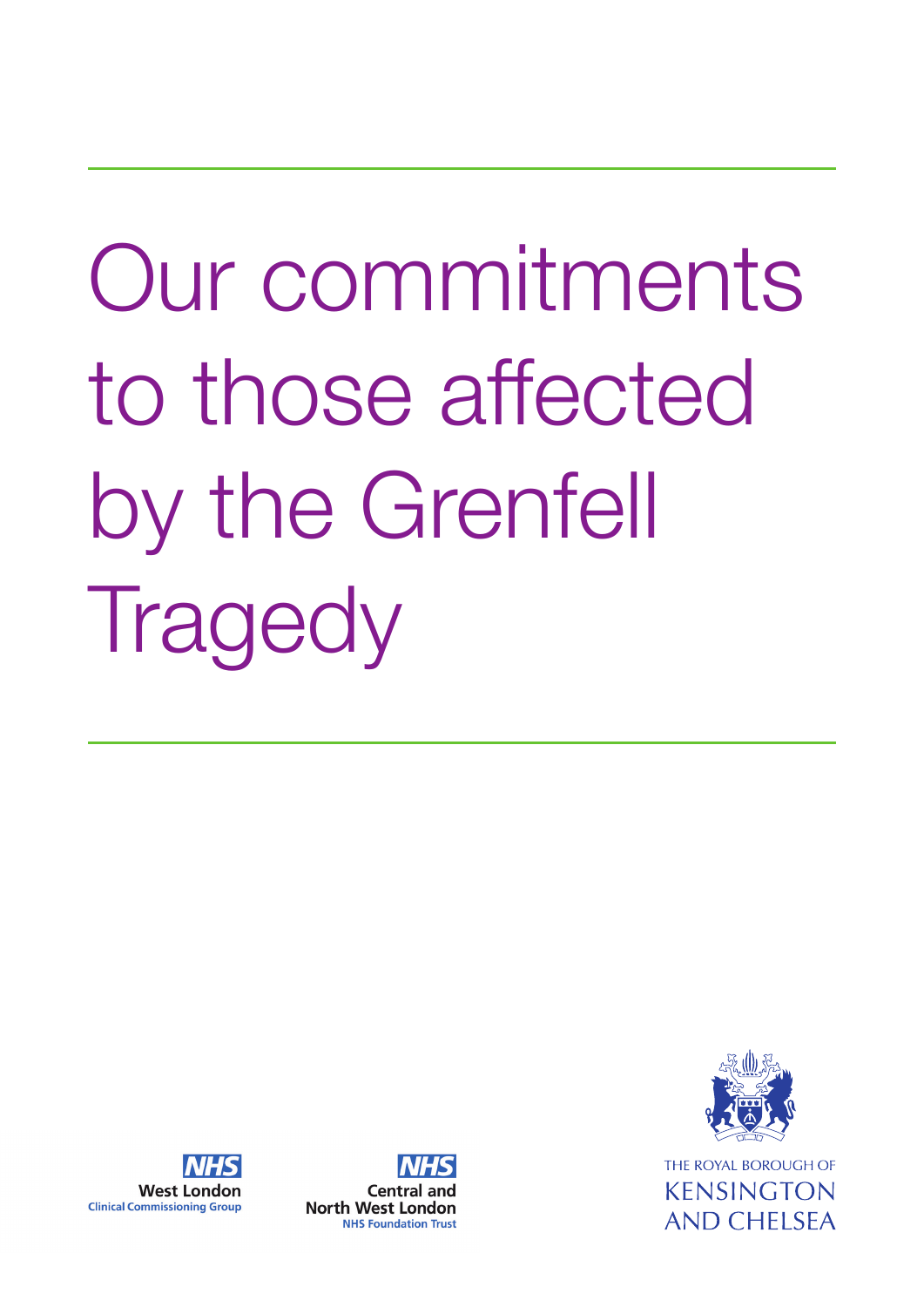

#### **Introduction**

The events of 14 June 2017 at Grenfell Tower were a terrible tragedy. First and foremost, the events of that night forever changed the lives of the survivors from Grenfell Tower and Grenfell Walk and those who lost loved ones in the tragedy. They have also had a lasting impact on the local community, laying bare existing concerns and presenting new challenges.

The Council and the NHS recognise the depth of the tragedy and the range of issues it has raised for those affected. The approach we are developing here is built on the many conversations we have had with survivors, the bereaved and the wider community in the 12 months since the tragedy, but it is just a starting point for further conversations.

The Council and the NHS are setting out our ambitions publicly to demonstrate that we are committed to the recovery for the long term. We want to set out the beginnings of a vision for the future, to be developed in partnership with the community over the coming months.

The commitments set out here have been developed by the Council in partnership with West London Clinical Commissioning Group (the CCG), Central and North West London NHS Foundation Trust (CNWL) and other partners, and draw on learning from specialists in disaster recovery and the response to public tragedy. They are informed by conversations with local communities, partners and other organisations, which give an initial picture of the most pressing needs of people in the North Kensington area.

A focus on the future does not mean forgetting the past. There must be a focus on the past, so that justice is achieved both for those who died in the tragic events and for those who survived. The work of the Grenfell Tower Inquiry and the criminal investigation will be vital for the pursuit of justice and we recognise the importance of this for the recovery process.

We are committed to ensuring that the urgent and pressing needs of the community are met effectively now, and to working with people affected towards a better future, while we undertake to learn honestly and with integrity from the past.

We have used the word 'recovery' here not because we can recover what has been lost, but because we have a responsibility to support survivors, the bereaved and the wider community to recover from the events of 14 June 2017 and to help them build better futures for themselves and their families.

The Council and its health partners alone cannot meet the needs of survivors, the bereaved and the wider community. Instead, we must work closely with other partners, including government departments (especially the Ministry of Housing Communities and Local Government), victim support services, the Police and London Resilience to honour the commitments set out here.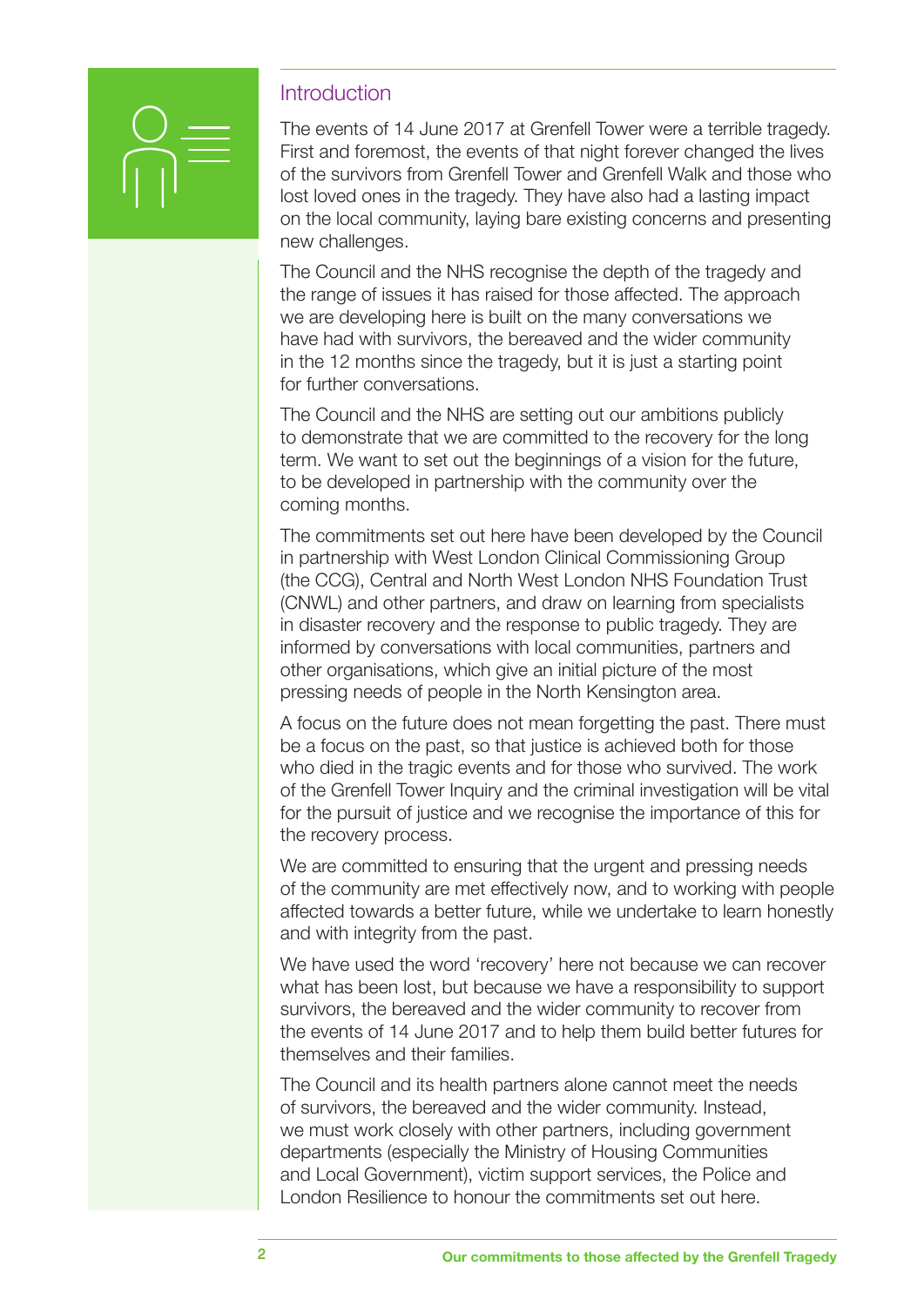

#### Aims

The three overall aims of our approach to recovery are:

- **1.** To support survivors and those who were bereaved as a result of the tragedy to rebuild their lives and find their own personal paths to recovery. This includes supporting all survivors to move and settle in new permanent homes.
- **2.** To facilitate community-led recovery for the wider community, helping people to build a better future for themselves and their families and to secure improved life chances and opportunities for all.
- **3.** To help all those affected by the Grenfell tragedy to support themselves and each other, developing individual and community capacity and resilience to lay the foundations for a better future.

For survivors and the bereaved, we are committed to working in partnership with them to design and develop the dedicated long-term support they need.

For the communities of North Kensington, this is the start of a wider conversation about the future. The Council and the NHS recognise that investment is required in social and community networks, in people's health and wellbeing, in local jobs and opportunities and in people's homes and physical infrastructure.

We are committed to working towards a new future in partnership with our communities. A recovery which is led by the community and delivered locally will ensure that the area is at the heart of the future of the borough and can benefit fully from all opportunities.

We have identified some draft outcomes for the recovery, to 2020 (three years from the tragedy) and 2027 (10 years). These are for consultation with survivors, the bereaved and the wider community.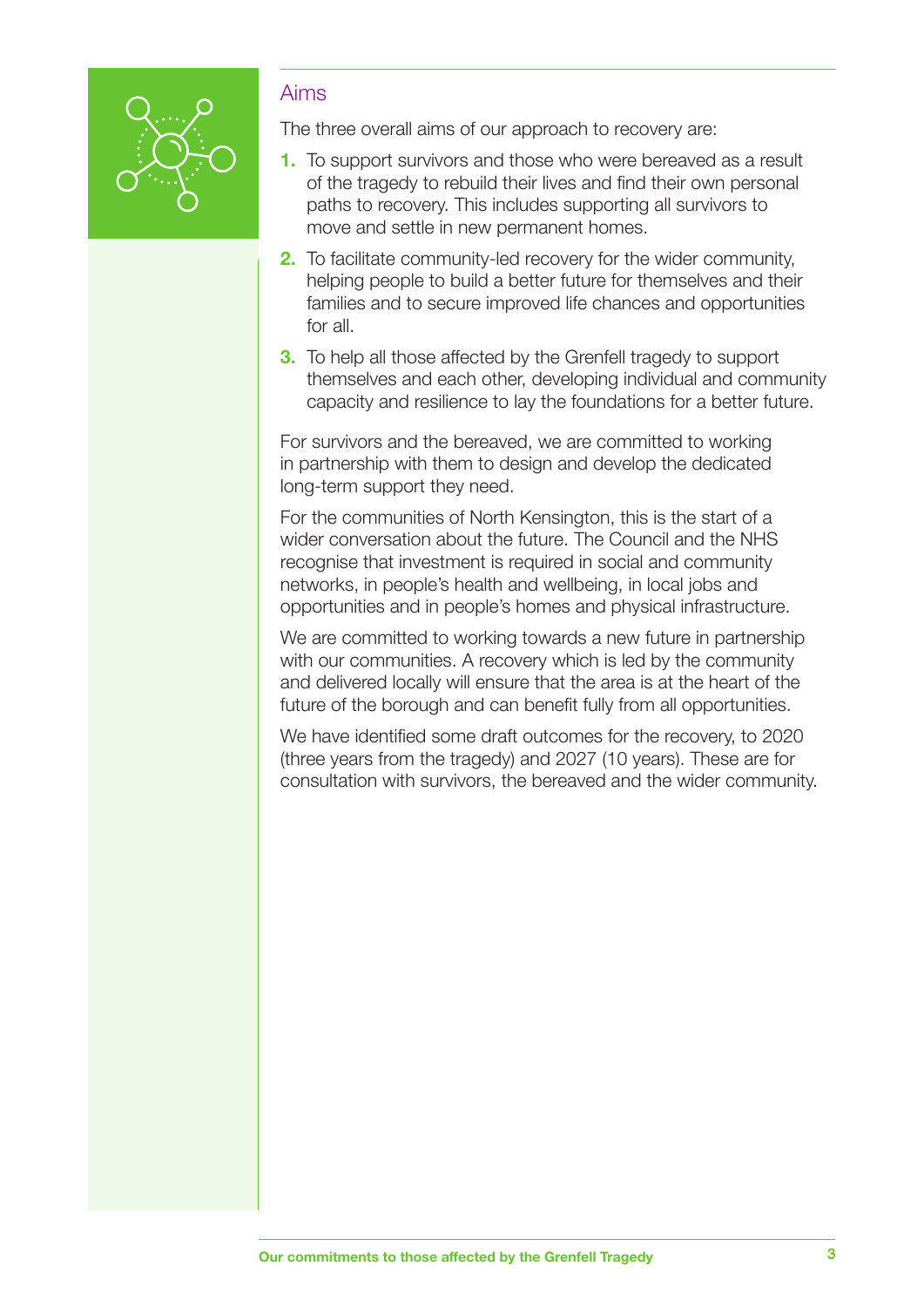

# Ways of working with partners and communities

The Council and its partners have jointly set out the following ways of working that will underpin our approach:

- We will listen to everyone and place our communities' needs at the heart of what we do, supporting all voices to be heard, including quiet ones.
- We will make decisions in ways that are transparent and informed by an engaged community.
- We will act with empathy, integrity, courage and compassion to build trust with residents.
- **•**  We will plan and deliver services in true partnership with local communities, voluntary and community agencies and statutory providers.
- We will ensure that children and young people are at the heart of what we do, recognising that they are the future and the present of the area.

The recovery will be collaborative and inclusive, with local communities placed at the centre of its development. A wider set of partners will be invited to make a full contribution as it develops, including the police, fire brigade, schools, children's centres, the prison service, probation, transport, further education, universities, leisure and sport as well as charities, credit unions, social enterprises and local businesses. The approach will develop over time and be responsive and proportionate to the needs and aspirations of communities.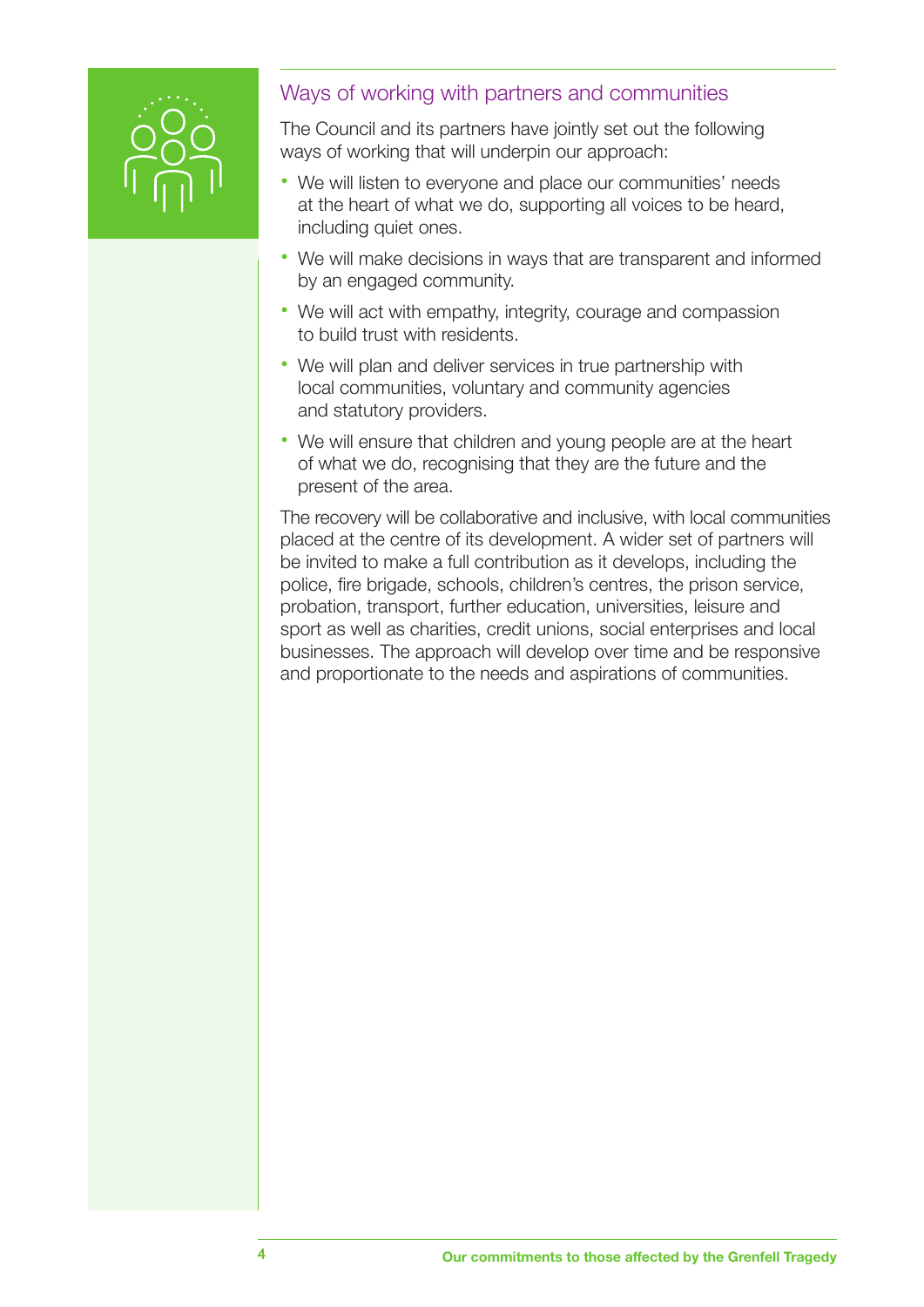

#### Our commitments to those affected

Many residents have been affected by the Grenfell tragedy but we recognise that its impact was different for different people.

We have set out below our shared commitments to the survivors, the bereaved and the wider community. These definitions reflect what we have heard from people themselves over the last 12 months.

They are not meant to be exclusive and many people will feel that they identify with more than one.

# **Survivors**

**Survivor:** a person whose main residence at the time of the tragic events of 14 June 2017 was in Grenfell Tower or Grenfell Walk and who lost their home in the tragedy.

#### **Our commitment**

Survivors will never forget the experience of leaving the Tower on the night of 14 June 2017 and losing their homes. All survivors, especially those children who survived, should be able to build better futures for themselves and their families, with every possible opportunity open to them. We will support them to do this and we fully accept that these commitments will be for the long term.

The Council's most immediate duty to survivors has been to help them move into a new permanent home. There is still work to do, but we have made progress. The NHS most immediate duty is to support survivors with their physical and mental health needs.

We have begun a conversation with survivors about their longer-term needs, exploring how we can help them settle in their new homes and start to rebuild their lives. They have shared with us some of their priorities, which include:

- the development of a high quality housing management service
- support with employment and enterprise
- ways of engaging with young men and women from BME communities
- provision of culturally sensitive support services
- bespoke support for children and young people through school

We are committed to developing a dedicated service for survivors in continued partnership with them. This service will act as a point of contact, navigation and liaison with other services and will help families to focus on the areas that are a priority for them. This will be joined up with the mental and physical health offer and will be flexible enough to adapt to survivors' changing needs, now and in the future.

Rebuilding trust with survivors is a long-term objective. In the short term, the lack of trust will make jointly designing and agreeing services challenging and we fully accept that we may need to explore other ways of working with survivors, including supporting others to do so.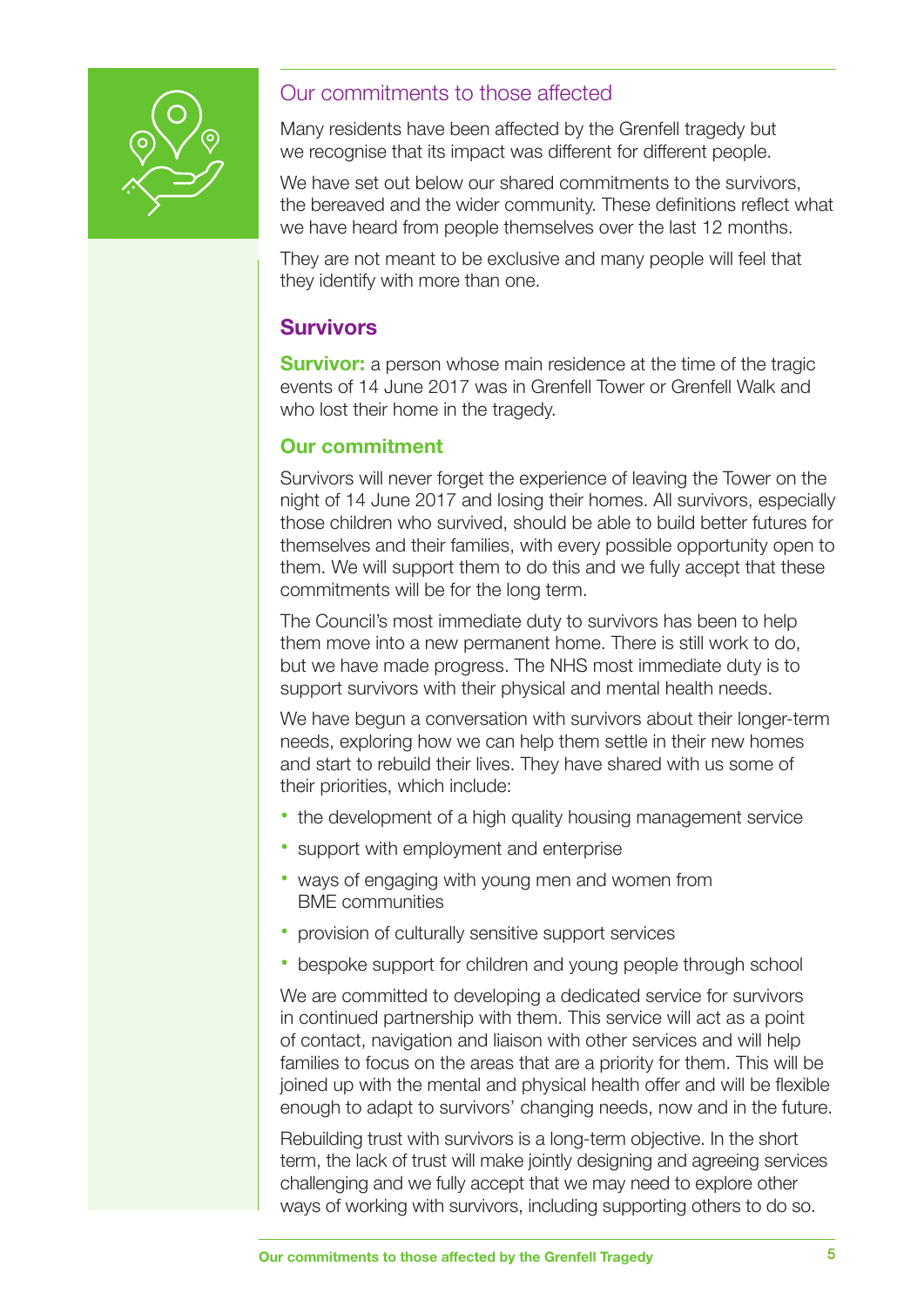#### **The bereaved**

**Bereaved:** a person who lost a close family member in the tragedy.

#### **Our commitment**

We have special obligations to those who lost close family members in the tragedy. As Bishop James has told us from his experience supporting families affected by the Hillsborough tragedy, 'grief is a journey without destination'. We know that nothing can make up for the loss of close family members and we are committed to supporting bereaved families to begin the challenging road of rebuilding their lives.

Working with bereaved families via the existing Friends and Family Assistance Centre (FFAC) and with victim support services and Family Liaison Officers, we will be developing a dedicated service for close family members of the deceased to support them with their needs through the Grenfell Tower Inquiry and criminal investigation. We want to explore how the FFAC can support the bereaved into the future, allowing non-resident bereaved to maintain a connection to the area and providing a single point of contact for those needing support, information and links to services.

We are talking to bereaved families about how we can put in place the right kind of support, including language and translation services, and how we can align this with emotional and mental health provision, including bereavement counselling and other support.

Rebuilding trust with the bereaved is a long-term objective. In the short term, the lack of trust will make jointly designing and agreeing services challenging and we fully accept that we may need to explore other ways of working with the bereaved, including supporting others to do so.

For others who have lost friends or neighbours or more distant relatives in the Grenfell tragedy, health and community-based services will be available to support them through their loss to recovery.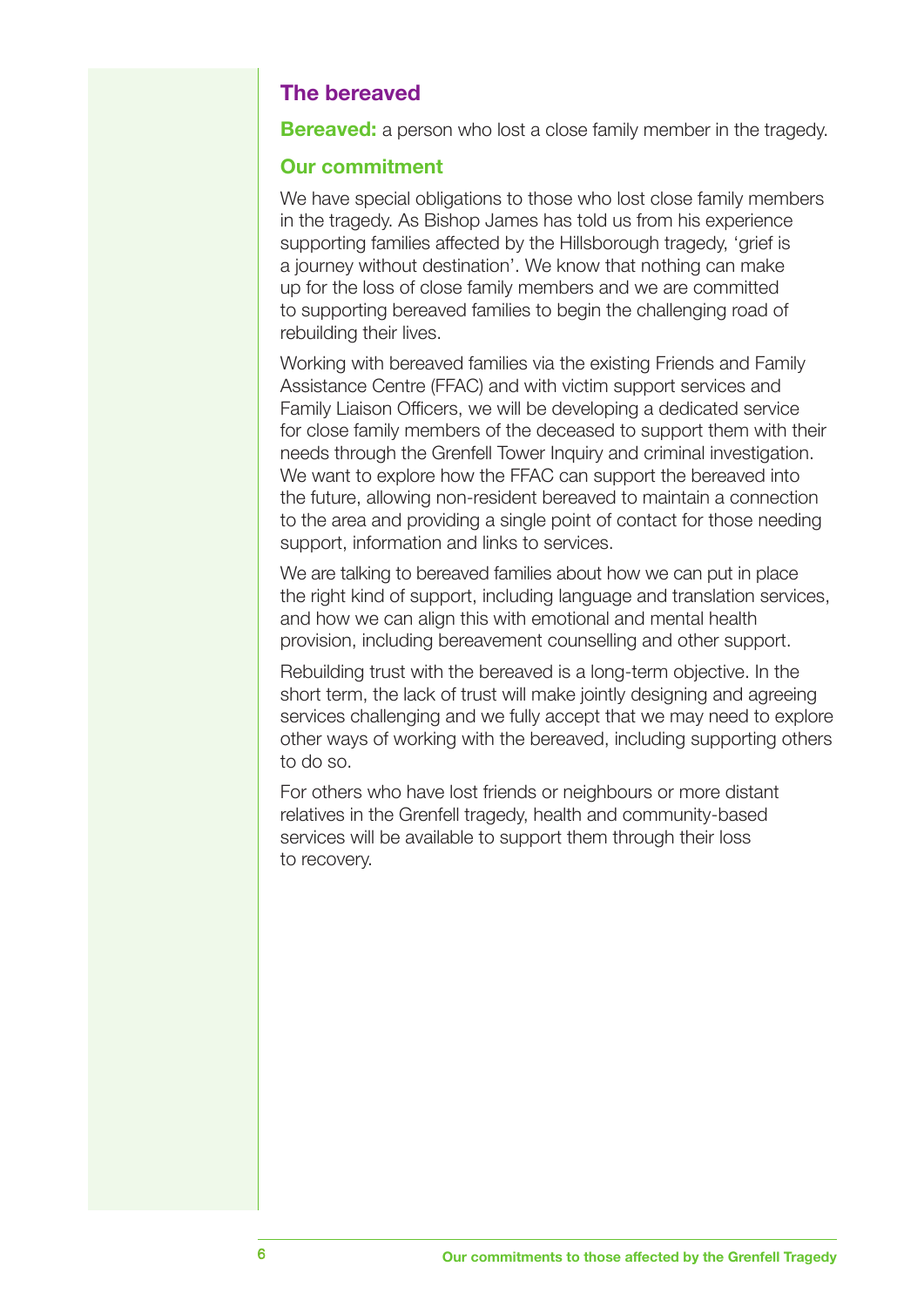#### **The wider community**

**Wider community:** those from the wider area, including the Lancaster West Estate and surrounding area.

#### **Our commitment**

Our local communities have long demonstrated their resilience, their strength and their courage in the face of challenge. Their immediate and inclusive response to the Grenfell Tower tragedy and its aftermath was exceptional. We know that many members of the community were profoundly affected and that statutory services have lost the trust of very many residents.

We are committed to supporting everyone affected by the tragedy to recover from the tragedy and to move forward to a positive future. We want our local communities to be thriving places where children, young people and adults have confidence in futures which they can build for themselves.

To do this, we will design and deliver services which are open and accessible to all and which meet the diverse needs and aspirations of our communities. We will develop these services in genuine partnership with communities, where honest and challenging conversations can take place and communities are involved in decisions.

We will work closely with our partners to deliver a joined-up approach to health and wellbeing that effectively supports everyone whose life was changed by the Grenfell Tower tragedy.

Since the tragedy, we have already made progress in working with the community in new ways:

- The Lancaster West Neighbourhood Office is working with residents to design plans for the refurbishment of the Lancaster West Estate.
- The new Housing Management service has launched a wide-ranging consultation on the future of housing management in the borough and is engaging extensively with residents.
- The Council and its partners are developing a wider offer through drop-in sessions and outreach work via its Malton Road base and Community Contacts programme.
- The Curve has developed into a major community hub, providing services to residents and acting as a key focal point for community activity.
- The Council is developing plans for Maxilla Walk in consultation with the community and has secured Latimer Road to use as community space in the meantime.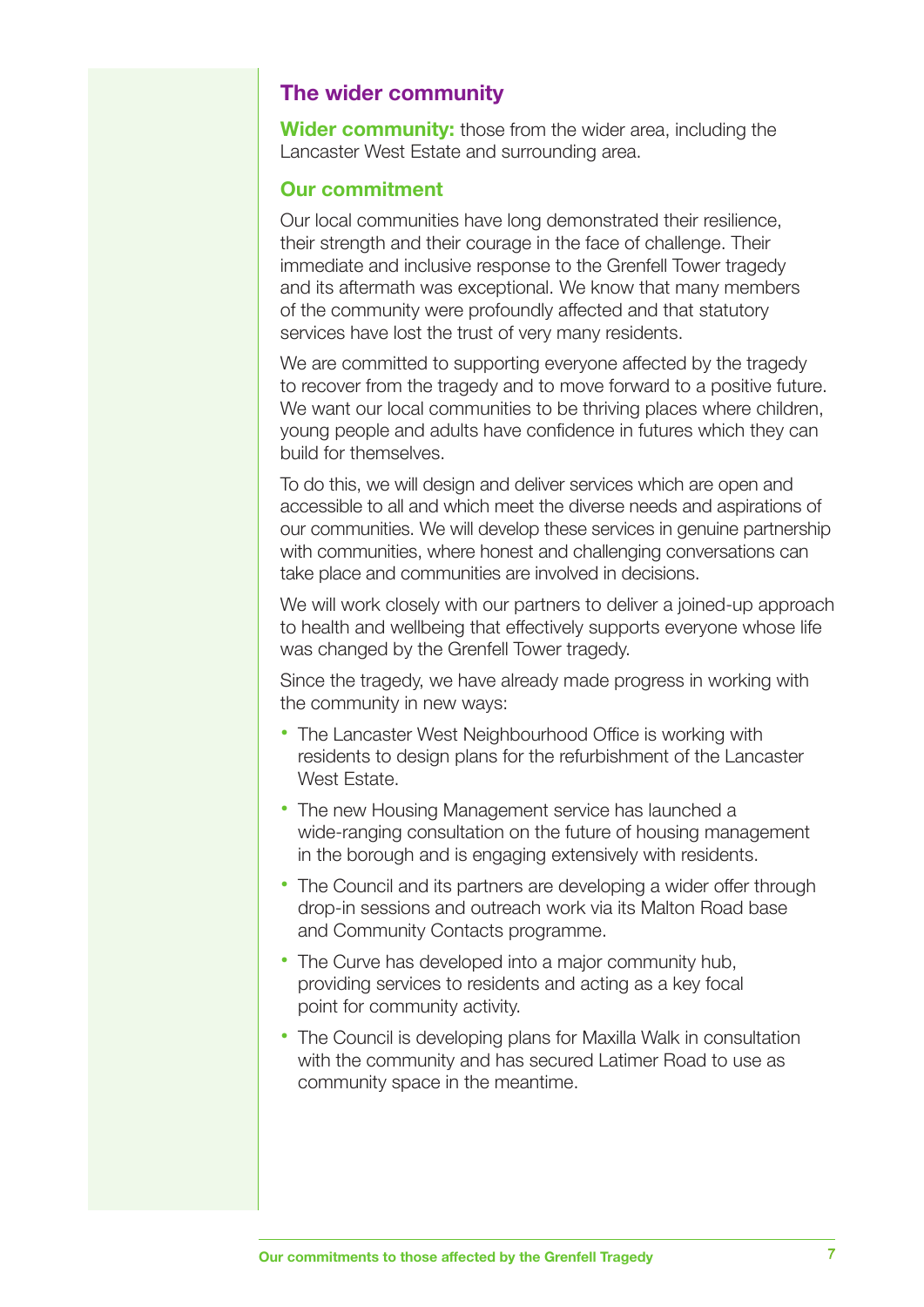- **•**  The Grenfell Education Fund has been put in place to provide support and opportunities for children affected by the tragedy.
- **•**  We are working with our community and voluntary sector organisations to build capacity and capability so that they can continue to meet the needs of local communities.
- We are looking at the use of physical assets in the local area and exploring how they can be used to benefit local communities.
- We are working with local artists to explore ways for residents to use theatre, music and the arts to remember the tragedy and articulate their aspirations for the future.
- **•**  A Public Health Survey across the North Kensington area is being developed to monitor the health and wellbeing needs of communities over the long term.

We are committed to developing plans with the community. Building on some of the things we have heard so far, we are exploring some of the following ideas:

- Developing new local partnerships with representation from members of the community, councillors, statutory services and voluntary and community organisations.
- **•**  Joining up services across the Council and the NHS to meet the needs of local residents.
- **•** Developing mental health support services for our diverse communities which address trauma in non-medicalised ways.
- **•** Developing a place-based approach to recovery, involving the community in decisions about planning and the development of buildings and community spaces.
- Further enhancing the existing provision for children and young people, including play spaces, youth activities and access to green space.
- **•** Using community grants to enable community-led activity and support residents to secure funds from other sources.
- Developing a new work and skills strategy for the area, linking residents with employment opportunities and exploring links with businesses and social enterprise to create new opportunities for all in the local area.
- **•** Building a robust communications platform through social media to allow young people, particularly young men, to create a continuous dialogue around their health and wellbeing needs.
- Building on connections with existing community and voluntary groups and exploring ways of supporting voluntary work and community participation to build a better future in the area.
- Exploring ways of using procurement to secure opportunities for residents.
- Increasing the stock of social housing in the area.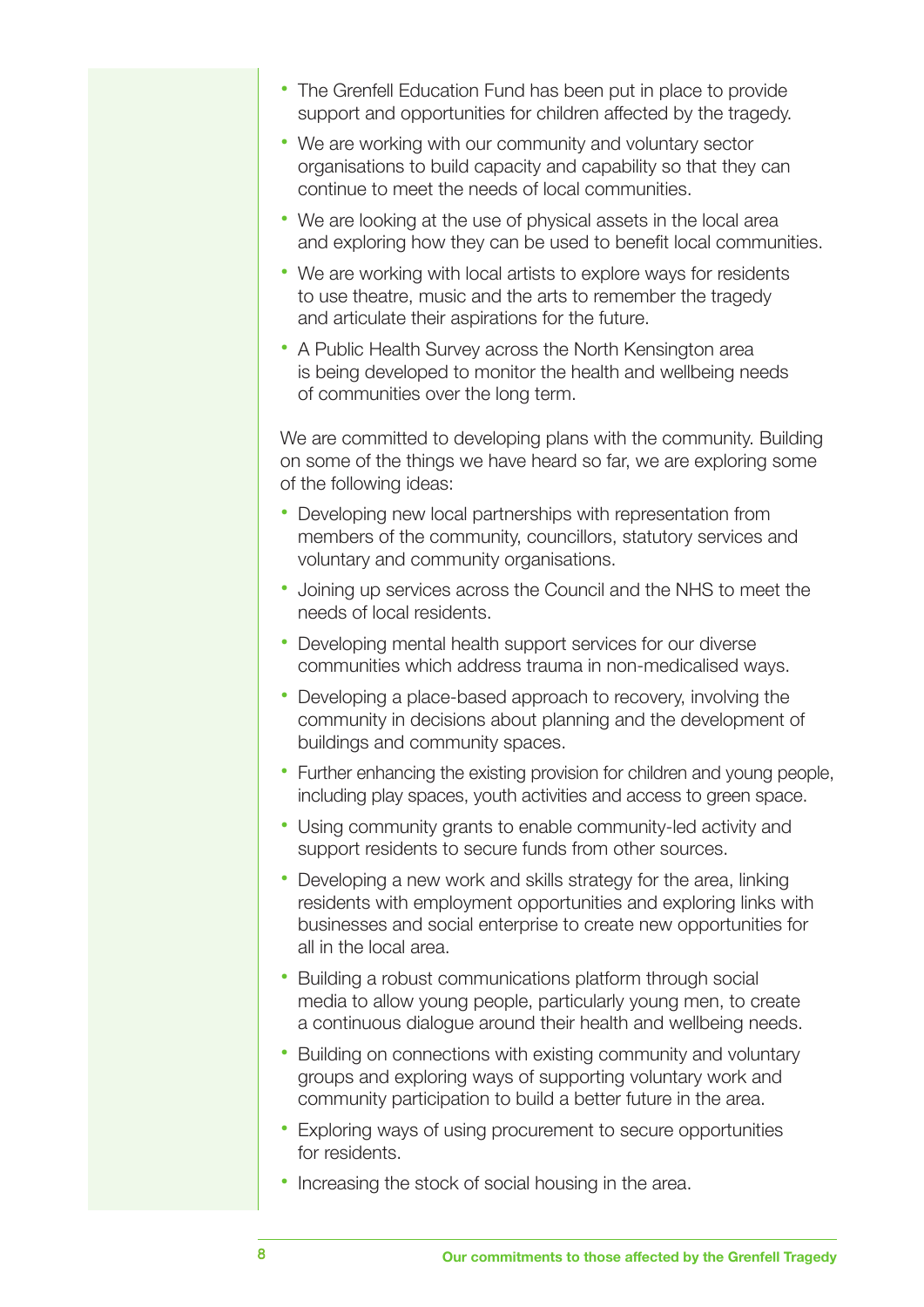

## Moving forward

We know that we must demonstrate our commitment through actions and that the proof of our new approach will be in the way we work with residents over the coming months and years.

The joint commitments set out in this document will underpin how we will work with residents in developing our plans for recovery, building on the many conversations we have had to date with survivors, the bereaved and the wider community.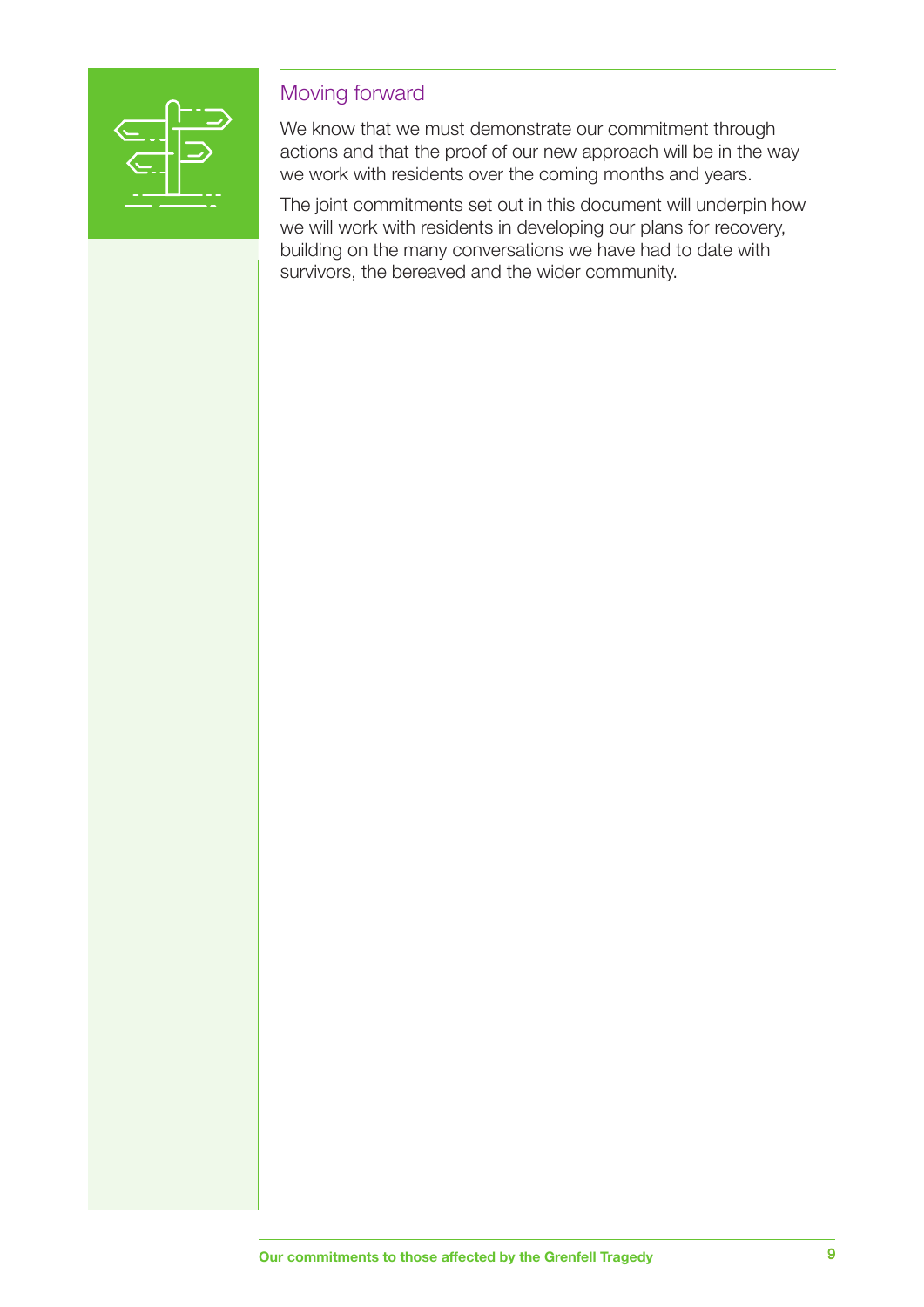

# Appendix 1: Draft outcomes for recovery, for consultation

### **Long-term outcomes for recovery, to 2027**

Working closely with our health partners, the Council over the next 10 years will work with communities to ensure that:

- The needs of the bereaved and survivors are met and they have built better futures for themselves and their families.
- **•**  Today's children and young people have had access to a wide range of opportunities thanks to targeted support and are living happy and healthy lives.
- **•**  Local communities are economically thriving, healthy and safe places and spaces.
- **•**  All residents have access to good quality housing and public spaces.
- **•**  All council services are developed with communities and take account of their diverse needs and aspirations.
- **•**  Communities feel fairly treated in relation to one another and their trust in local agencies and institutions has been rebuilt.